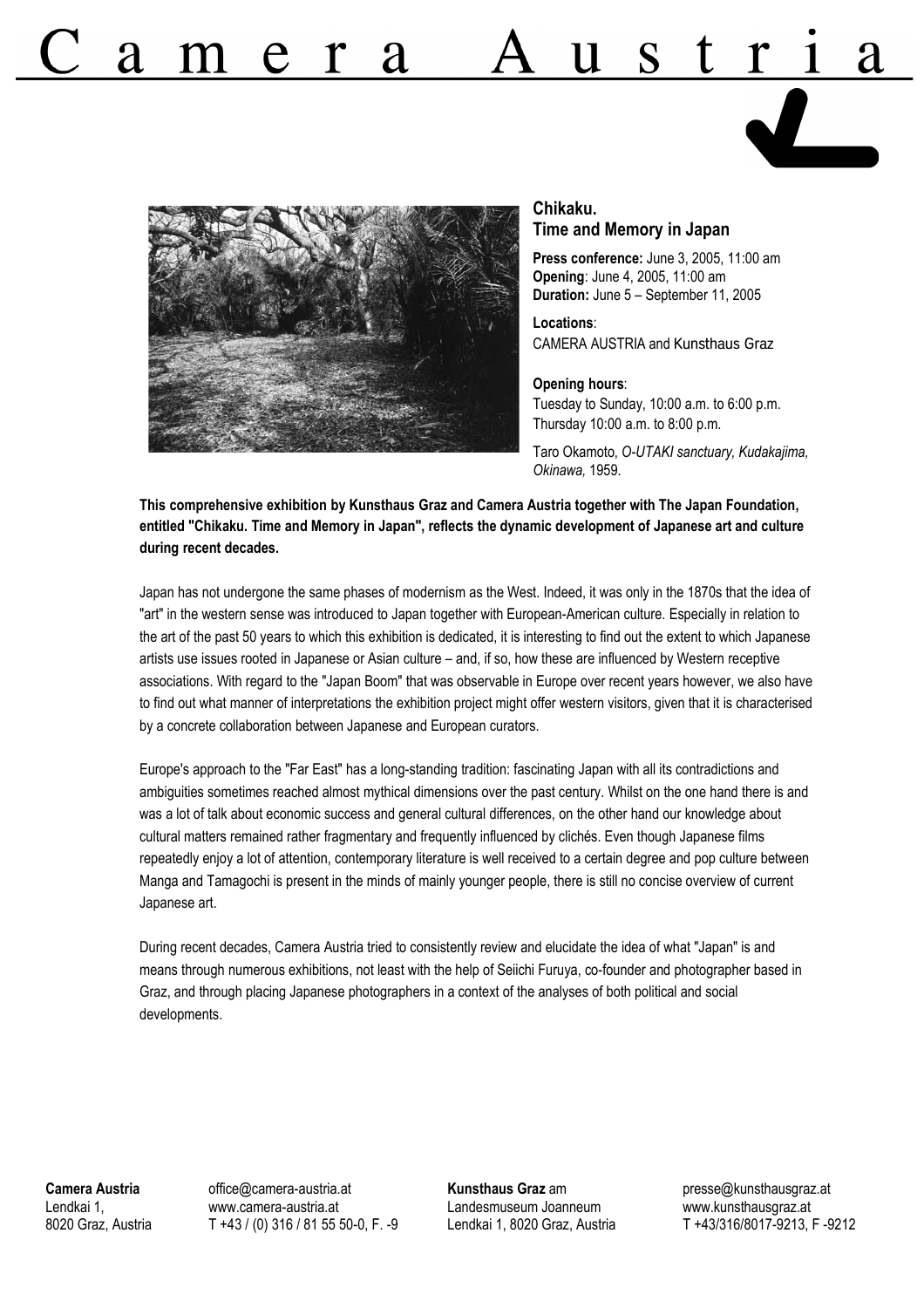In this context, also cultural theoretician Toshiharu Ito, author and curator of "Chikaku" repeatedly acted as a mediator by making his networks available. He supported numerous publications and exhibition projects of Japanese artists, as an author made contemporary Japanese approaches accessible for the Western audience, reflecting on questions such as: what are the cultural signs for topical artistic productions vis-à-vis a highly-developed capitalist, potentially almost brittle system? What are the tensions and ruptures resulting from keeping up a tradition, as has been brought about by Japanese Modernism on the one hand, and topical social problems and cultural decay, in particular in big cities, on the other hand.

Equally the project "Chikaku. Time and Memory in Japan" by Toshiharu Ito was developed for a European presentation. First meetings for the realisation of this ambitious plan took place in 2002. In 2003, on the occasion of the opening of Kunsthaus Graz and the new exhibition space for Camera Austria, the plan turned in a concrete project and led finally to the collaboration with The Japan Foundation.

A complex and comprehensive exhibition project such as "Chikaku" leads to a number of questions and problems which, vis-à-vis today's increasingly "global" artistic practice, should be seen in a very special light. Why do we dedicate ourselves to one country and its art in particular? Why do we permit observation on a national basis? Aren't such kinds of exhibition models obsolete, especially with regard to the increasing dynamics of artistic developments in East Asia. – This leads us to the key questions of the project: In which way can specific characteristics of a geographically defined cultural whole be presented in differentiated fashion? Do different histories and traditions still play a role today?

Perception, time and memory were selected as key concepts that should enable the approach to very diverse artistic approaches in this exhibition. The period in which the works were created, stretching from the 1950s to present times, alone provides a wide range of works. In addition, internationally well-known protagonists such as Hiroshi Sugimoto, Yayoi Kusama and Yoko Ono are confronted with works yet to be discovered by the West, as for instance in than case of the early ethnological studies by sculptor Taro Okamoto or the photographic works by Takuma Nakahira which have received more frequent exposure in recent years.

The highly diverse media-related and conceptual approaches of the artists exhibited are also reflected in Makoto Sei Watanabe's very special exhibition architecture which, in a highly novel way, fuses with the spectacular architecture of Kunsthaus Graz.

"Chikaku" does not offer clear answers for visitors, but rather, in the best sense of the word, a rapprochement, eliciting harmony with a fascinating country with a particularly rich tradition and a very vital and dynamic artistic scene. Presenting this variform character to a wide audience is the objective of the exhibition.